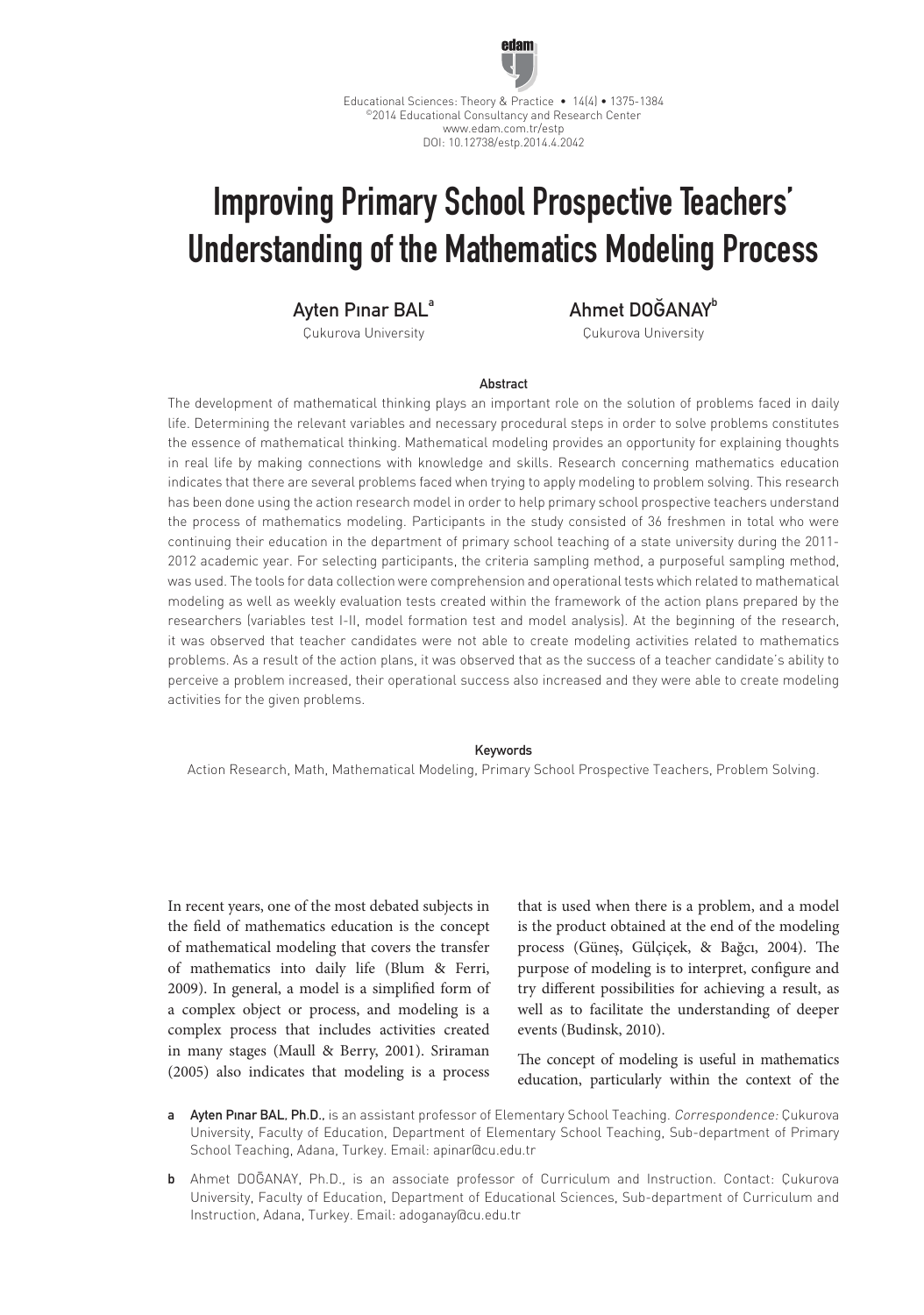relationship between mathematics and reality (Blum & Niss, 1991). Modeling is a process in which students try to solve real-life problems (Lesh & Doerr, 2003). These processes include the identification of a problem, creating a model, establishing a relationship between a mathematical model and the real problem, predicting the situation of the real problem and confirming it. In parallel to this, mathematical modeling is the simplified presentation of real-life problems by means of a mathematical model (Voskoglou, 2006). According to Cheng (2001), mathematical modeling is the demonstration of real-life problems using mathematical terms, and the process of transforming these problems into the language of math. Activities included in this process make it easy for us to see real-life problems clearly, to associate these problems with mathematical information, to classify and generalize these problems and to make a deduction (Schwarz & Kaiser, 2007; Sriraman, 2005).

According to Berry and Nyman (1998), in the mathematical modeling process, a real-life problem is first discussed in the form of a mathematical problem, then the mathematical problem is solved using known techniques, and the obtained result is then would be interpreted after being adapted to the real life situation. According to Ferreira and Jacobini (2009), mathematical modeling provides excellent opportunities for students to use their ideas in different areas and to establish logical connection; a developing the necessary mathematical information and skills for implementation with real life problems.

One of the most significant goals of mathematics education programs is to teach students developed mathematical thinking, to be good problem-solvers (Milli Eğitim Bakanlığı [MEB], 2011). In this context, mathematical modeling activities in which concepts are structured in a classroom environment instead of a conventional, operation-oriented environment are dependent upon a conceptual approach (Doerr & English, 2003; English, 2006). However, these problems are structured artificially and not connected to the environment of the problem. Because they are not fit for a true purpose, this can cause various problems for the modeling process of the students when trying to establish a relationship between real life and mathematical situations. In other words, problems related to mathematical modeling in educational programs must be well-defined and must include situations which can relate to many fields (Cheng, 2001) as well as include enriched information and help develop cognitive processes (Eric, 2009).

Mathematical modeling enables students to learn mathematics through different methods (Zbiek & Conner, 2006), to develop their skills for using mathematics in daily life, and at the same time, to bring them the skill to reflect upon what they've learned (Zbiek & Conner, 2006). Teachers have three main purposes when developing modeling activities: to reveal the thought processes of the students, to share thoughts and ways of thinking with their peers regarding the subject, and to learn how to apply these ways of thinking over multiple subjects. The modeling process is an important factor in the interpretation and perception of rich mathematical content both in terms of teachers and students, and also in the development of their thinking skills. All teachers cannot be expected to start from the same point, make the same interpretations or set up the same patterns in modeling activities (Doerr & English, 2003).

As can be understood from the previous paragraph, the activities of mathematical modeling are of vital importance for the development the mathematical perception skills of students (English, 2006; English & Watters, 2004; Zawojewski & Lesh, 2003), and the development of these skills depends on teachers (Doerr & English, 2003). Therefore, there are many responsibilities that teachers have in the process of bringing these skills to the students (Ferri & Blum, 2009; Niss, Blume, & Galbraith, 2007). However, when literature is analyzed, it can be seen that prospective teachers do face some serious difficulties in the mathematical modeling process (Blomhoj & Kjeldsen, 2006; Caldeira, 2009; Csikos, Szitanyi, & Kelemen, 2011; Çiltaş & Işık, 2013; Dowlath, 2008; Doyle, 2006; English & Watters, 2004; Eraslan, 2011; Kertil, 2008; Keskin, 2008; Mousoulides & English, 2008; Mousoulides, Sriraman, Pittalis, & Christou, 2007; Sriraman, 2005; Tekin-Dede & Bukova-Güzel, 2013). For instance, in Keskin's research (2008), he investigated the knowledge, skills and views of mathematics teacher candidates on the subject of modeling by using the analysis method. At the end of the research it was observed that mathematics teacher candidates encountered some difficulty with the test for pre-mathematical modeling. However, they also were more successful with their final mathematical modeling test after being given information and shown examples on theoretical modeling during the semester. Also, in Eraslan's research (2011) where he analyzed the model formation activities of primary school teaching candidates and the effect of these activities on mathematics education, he reached the conclusion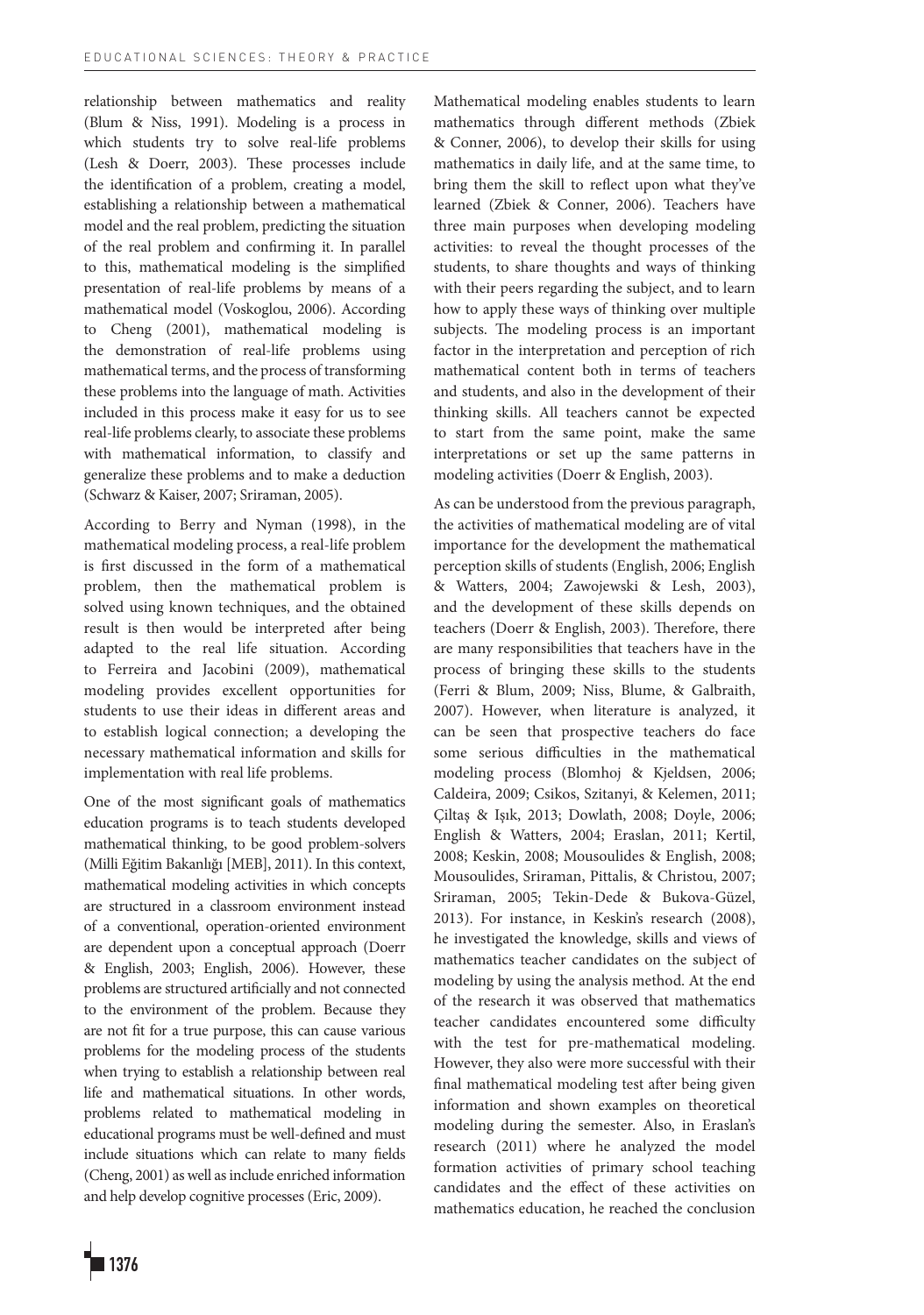that teacher candidates faced uncertainties during the modeling process. Similarly, Kertil (2008), as a result of the research where he investigated how mathematics teacher candidates reflected their problem-solving skills onto the mathematical modeling processes, he found out that the modeling skills of teacher candidates were not adequate enough for their problem-solving processes, and they were unfamiliar with the modeling activities. On the other hand, Dowlath (2008) investigated different strategies and models used by teacher candidates when solving their real word problems. As a consequence of his research, Dowlath revealed that the knowledge of teacher candidates on the subject of mathematical modeling was insufficient, and teacher candidates used a standard strategy when solving real word problems.

In general, in the literature, researches carried out on the subject of mathematical modeling stand out either as experimental studies (Csikos et al., 2011; Dowlath, 2008; English, 2006; Mousoulides, Chrysostomou, Pittalis, & Christou, 2009; Mousoulides, Christou, & Sriraman, 2008) or as case studies (Bukova-Güzel & Uğurel, 2010; Eraslan, 2011; Ferri & Blum, 2009; Keskin, 2008; Taşova & Delice, 2012). In this study, in order to examine the current situation about the concept of modeling, to use a new subject for teacher candidates that constitutes the sampling of this research, to determine the difficulties faced in the process, and to give education in this direction, the action research model was preferred by the researchers. In accordance with this common purpose, answers for the below questions, were sought.

1) What are the concepts and operation-oriented success levels of primary school prospective teachers in the mathematical modeling process?

2) What could be done to improve the mathematical modeling perceptions of primary school prospective teachers?

3) To what extent do the activities applied to improve the mathematical modeling perceptions of primary school prospective teachers develop the modeling perception?

## **Method**

## **Research Model**

This is an action research method which intends to improve the primary school prospective teachers' perception of the mathematical modeling process. This action research includes the implementation process of scientific methods in order to solve the problems faced in the classroom (Gay, 1987; Neumann, 2006). Action research is implementation oriented with the intention of finding solutions for the underlying problems (Creswell, 2008; Gay, 1987). Within this scope, Lim (2007) also indicated that action research generally includes the determination of learning and teaching oriented problems inside a classroom or school, and then offering solutions. According to Creswell (2008), action research includes the teachers or instructors in the scope of the research and systematically seeks a solution for the problems faced in the implementation process. Moreover, participants and researchers cooperate together to find solutions to the problem (Cohen & Manion, 1994).

Action research is a process that is related to problem solving, and that shows continuity (Ekiz, 2003; Neumann, 2006; Punch, 2005). In general, action research is constituted by a cycle that includes "planning," "acting," "observing," and "reflecting" stages (McNiff & Whitehead, 2002; Richards & Lockhart, 1997).

## **Participants**

Participants in this research consisted of freshmen continuing their education in the department of primary school teaching in a state university during the 2011-2012 academic year. 47% of the participants were female and 53% were male students. When determining the participants, the criteria sampling method, one of the methods of purposeful sampling, was used. According to this method, a sampling is envisioned and determined in relation to a certain purpose or the subject being focused on (Punch, 2005). In this research, this was a group who didn't receive any education on the subject of mathematical modeling, who successfully completed the course *Basic Mathematics I* and who are interested in math class. In the mathematical modeling process, many concepts; graphics, percentage calculations, ratio and proportions, probability, equations, measurements and geometry are used. Therefore, in order to be successful at a mathematical modeling process, a student must learn these concepts (Zambujo, 1989 as cited in Keskin, 2008).

## **Data Collection Instruments**

Data collection instruments used in the research, are composed of mathematical modeling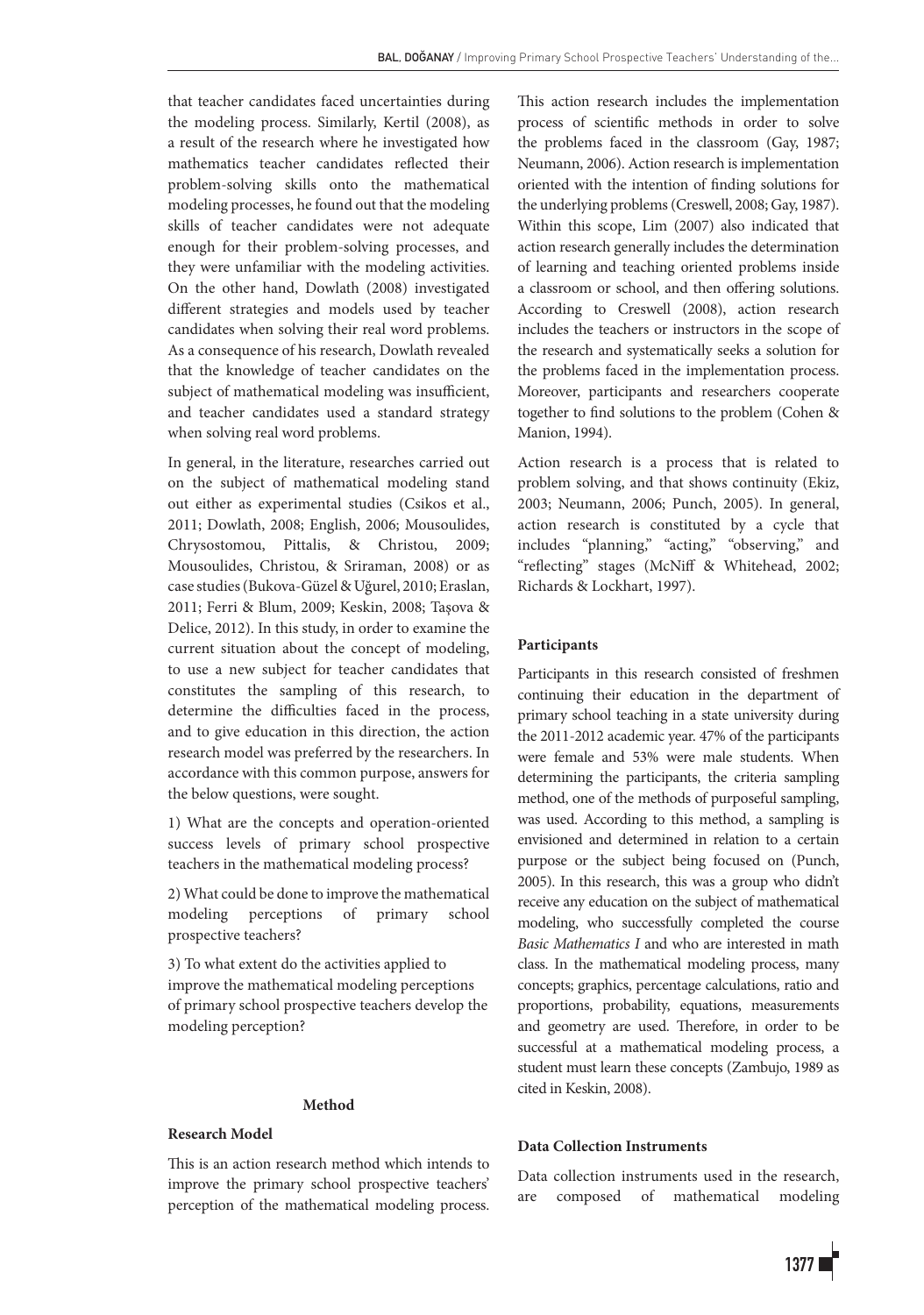comprehension and operational tests implemented at the beginning and end of the application as well as weekly evaluation tests prepared within the framework of activity plans (Variables test I-II, model formation tests and model analysis).

**Comprehension Tests for Mathematical Modeling:** When creating the comprehension tests for mathematical modeling, problems were used which included real life situations. These problems were created by utilizing the literature within the scope of the subjects of numbers, ratios, proportions, relations, functions, graphics, equations and inequalities (Cramer, 2003; Doruk, 2010; Johnson & Lesh, 2003; Keskin, 2008; Lesh & Doerr, 2003; Sağırlı, 2010; Zawojewski, Lesh, & English, 2003).

When analyzing the Comprehension Tests for Mathematical Modeling, an analytical rating scale was created by using the relevant literature (Ärlebäck, 2009; Berry & Nyman, 1998; Kertil, 2008; Keskin 2008, Panaoura, Demetriou, & Gagatsis, 2009; Sağırlı, 2010; Voskoglou, 2006). The scale variables created within this scope are composed of three categories: preference, model formation and the solution of the mathematical model. Scoring for each category ranged between 0-2.

## **Data Analysis**

In an action research, analysis is carried out during the data collection process, and it sheds light on the type and quality of the additional data which needs to be collected. Statistical analyses were conducted using the package program SPSS 17.0 for Windows. In the analyses, mean and standard variations of the scores that the participating students made in the preliminary and final tests were also calculated.

Validity and reliability of an action research is carried out differently than in quantitative research. The internal validity, external validity, reliability and objectivity of the data, which is necessary to perform in quantitative research, is not directly applied to action research (Anagün & Yaşar, 2009). As action research focuses on local problems, the results obtained do not have to be generalized (Neumann, 2006). In addition to this, as action research focuses on a specific problem determined in a specific environment/situation, the implementation process of the method is interpreted more freely. Within this context, in the course of the validity studies in this research, researchers provided continuous communication with each other and with the two mathematics instructors. In order to check the students' level of understanding, data was continuously collected, and if learning was not considered adequate as a result of this data, the action plans were discussed and revised with the two mathematics instructors and re-implemented. In the analysis of the preliminary, in-process and final Comprehension Tests for Mathematical Modeling, a second coder was used. Reliability among the coders was found to be .91 in the preliminary comprehension test, .93 in the variable 1 test, .93 in the variable 2 test, .91 in the model formation test, .99 in the model analysis test, and .89 in the final comprehension test.

## **Findings**

The findings obtained from the research are indicated below, oriented towards the goal of the research. Accordingly, the findings obtained by students concerning the preliminary test which was conducted in accordance with the mathematical modeling, are given in Table 1.

| Table 1<br>Findings of Comprehension and Operational Preliminary Tests<br>Regarding Mathematical Modeling |      |                                                        |                                                      |      |  |  |  |  |
|-----------------------------------------------------------------------------------------------------------|------|--------------------------------------------------------|------------------------------------------------------|------|--|--|--|--|
|                                                                                                           |      | Pre-comprehension test<br>(Number of questions:<br>15) | Pre-operational test<br>(Number of questions:<br>15) |      |  |  |  |  |
|                                                                                                           | X    | S                                                      | X                                                    | S    |  |  |  |  |
| D <sub>0</sub>                                                                                            | 7.74 | 2.29                                                   |                                                      |      |  |  |  |  |
| D1                                                                                                        | 1.41 | 1.18                                                   |                                                      |      |  |  |  |  |
| D <sub>2</sub>                                                                                            | 5.44 | 2.27;                                                  |                                                      |      |  |  |  |  |
| M <sub>0</sub>                                                                                            | 8.33 | 2.61                                                   |                                                      |      |  |  |  |  |
| M <sub>1</sub>                                                                                            | 3.41 | 1.42                                                   |                                                      |      |  |  |  |  |
| M <sub>2</sub>                                                                                            | 2.85 | 1.91                                                   |                                                      |      |  |  |  |  |
| C <sub>0</sub>                                                                                            | 5.18 | 2.84                                                   | 1.00                                                 | 1.56 |  |  |  |  |
| Ç1                                                                                                        | 5.44 | 2.31                                                   | 2.64                                                 | 2.88 |  |  |  |  |
| C <sub>2</sub>                                                                                            | 3.94 | 2.33                                                   | 11.27                                                | 4.49 |  |  |  |  |

D0: Variable left blank; D1: Variable misidentified D2: Variable defined correctly; M0: Model formation left blank; M1: Model formation constructed incorrectly; M2: Model formation constructed correctly; Ç0: Solution left blank; Ç1: Wrong solution; Ç2: Right solution

When Table 1 is analyzed, it can be seen that the pre-comprehension test for Mathematical Modeling was evaluated in three different categories: variable, model formation and analysis. Each category was analyzed as being left blank, done incorrectly, or done correctly. Accordingly, the average number of blank answers for the variable category in the precomprehension test was 7.74, the average number of incorrect answers was 1.41 and the average number of correct answers was 5.44. In the model formation category; the average number of questions left blank in the pre-comprehension test was 8.33, the average number of incorrect answers was 3.41, and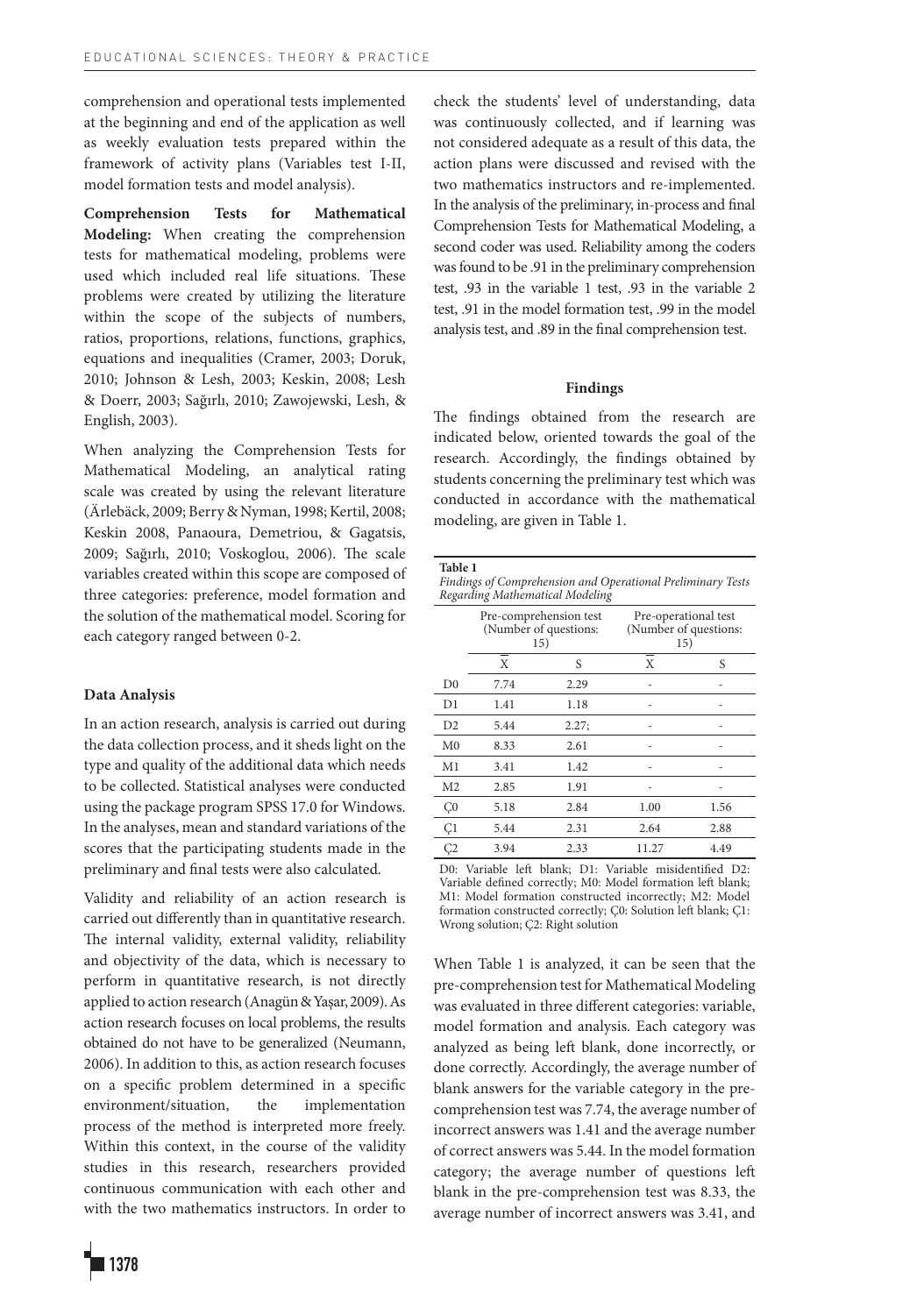| Table 2<br>Descriptive Findings Obtained on Variables |                 |                                                          |      |      |                                                 |                |                               |      |                                                     |      |                                               |                                          |                 |
|-------------------------------------------------------|-----------------|----------------------------------------------------------|------|------|-------------------------------------------------|----------------|-------------------------------|------|-----------------------------------------------------|------|-----------------------------------------------|------------------------------------------|-----------------|
|                                                       |                 | Pre-comprehen-<br>sion test (Number<br>of questions: 15) |      |      | Variable Test<br>1 (Number of<br>questions: 10) | questions: 10) | Variable Test<br>2 (Number of |      | Model formation<br>test (Number of<br>questions: 9) |      | Analysis Test<br>(Number of<br>questions: 10) | Final<br>Comprehension<br>questions: 15) | Test (Number of |
|                                                       |                 | X                                                        | S    | X    | S                                               | X              | S                             | X    | S                                                   | X    | S                                             | X                                        | S               |
| D <sub>0</sub>                                        |                 | 7.74                                                     | 2.29 | .24  | .66                                             | .04            | .20                           | .79  | 1.01                                                | .59  | .99                                           | 1.77                                     | 2.42            |
| D1                                                    |                 | 1.41                                                     | 1.18 | 4.15 | 2.66                                            | 1.28           | 1.44                          | .03  | .17                                                 | .03  | .17                                           | .03                                      | .18             |
|                                                       | D11             | .26                                                      | .57  | 2.55 | 1.71                                            | 1.24           | 1.20                          | .00  | .00                                                 | .00  | .00 <sub>1</sub>                              | .00                                      | .00             |
|                                                       | D <sub>12</sub> | 1.15                                                     | 1.08 | .67  | .92                                             | .64            | .81                           | .03  | .17                                                 | .03  | .17                                           | .03                                      | .18             |
|                                                       | D <sub>13</sub> | .00.                                                     | .00  | .94  | .93                                             | 1.16           | 1.43                          | .00  | .00                                                 | .00  | .00                                           | $00\,$                                   | .00             |
| D <sub>2</sub>                                        |                 | 5.44                                                     | 2.27 | 6.64 | 1.88                                            | 8.32           | 1.46                          | 8.18 | .99                                                 | 9.38 | 1.10                                          | 13.19                                    | 2.40            |

D0: Variable left blank; D1: Variable misidentified; D11: Error originating from the parameter; D12: Error originating from the variable; D13: Error originating from the invariant; D2: Variable defined correctly.

the average number of correct answers was 2.85. In the analysis stage of the model, the average number of questions left blank in the pre-comprehension test was 5.18, the average number of incorrect answers was 5.44 and the average number of correct answers was 3.94.

On the other hand, when the results of the pre-comprehension and pre-operational tests conducted for teacher candidates were analyzed; the average number of correct answers given for the same questions within the scope of the comprehension test was 3. 94, and the average number of correct answers for the pre-operational test in which the models were given was 11.27. Based on these results, action plans were prepared in order to determine the variables and resolve the problems faced in the formation of mathematical models. The initial action plan focused on the variables. Because the results of variable Test 1 were inadequate, a second action plan on the same subject was prepared. Following the second action plan, variable Test 2 was conducted.

When Table 2 is analyzed, the average number of blank answers in the pre-comprehension test was 7.74, the average of incorrect answers was 1.14, and the average of correct answers was 5.44. As a result of the implementation of the initial action plan, the average number of wrong answers out of 10 questions in the Variable Test 1 category was 4.15, and the average number of correct answers was 6.64. As a result of these findings, the subject of variables was considered to be not fully comprehended, so a second action plan was implemented. According to the obtained results, it was found that the average number of wrong answers out of 10 questions was 1.28, and the average number of correct answers given by students concerning the variable was 8.32.

Again, following the third action plan implemented on the subject of model formation, the Model Formation Test was prepared. In the evaluation phase of this test, teacher candidates' ability to identify the variables was analyzed. When Table 2 is analyzed, it can be seen that 8.18 out of 9 questions within the scope of the Model Formation Test were answered correctly. In the fourth action plan, the subject of analysis was discussed. Following the fourth and final action plan, it can be clearly seen that regarding the variables within the scope of the Analysis Test, teacher candidates answered 9.38 out of 10 questions correctly. Finally, following the completion of the action plans, it can be seen in Table 2 that 13.19 out of 15 questions asked in the Final Comprehension Test were answered correctly. The scores acquired by the teacher candidates for

| Table 3<br>Descriptive Findings Obtained on Model Formation |     |                                                     |      |                                                  |     |                                            |      |                                                       |      |  |
|-------------------------------------------------------------|-----|-----------------------------------------------------|------|--------------------------------------------------|-----|--------------------------------------------|------|-------------------------------------------------------|------|--|
|                                                             |     | Pre-comprehension test<br>(Number of questions: 15) |      | Model formation test<br>(Number of questions: 9) |     | Analysis test<br>(Number of questions: 10) |      | Final Comprehension test<br>(Number of questions: 15) |      |  |
|                                                             |     |                                                     |      | Χ                                                |     | X                                          |      | Χ                                                     | S    |  |
| M <sub>0</sub>                                              |     | 8.33                                                | 2.61 | .74                                              | .79 | .88                                        | 1.32 | 3.13                                                  | 3.16 |  |
| M1                                                          |     | 3.41                                                | 1.42 | .00                                              | .00 | .18                                        | .46  | .84                                                   | 1.25 |  |
|                                                             | M11 | .76                                                 | .78  | .00                                              | .00 | .09                                        | .29  | .16                                                   | .45  |  |
|                                                             | M12 | 2.64                                                | 1.39 | .00                                              | .00 | .09                                        | .38  | .68                                                   | 1.14 |  |
| M <sub>2</sub>                                              |     | 2.85                                                | 1.91 | 8.26                                             | .79 | 8.94                                       | 1.52 | 11.03                                                 | 3.38 |  |

M0: Model formation left blank; M1: Model constructed incorrectly; M11: lack of concept, uninformed about the subject; M12; Error in model formation; M2: Model constructed correctly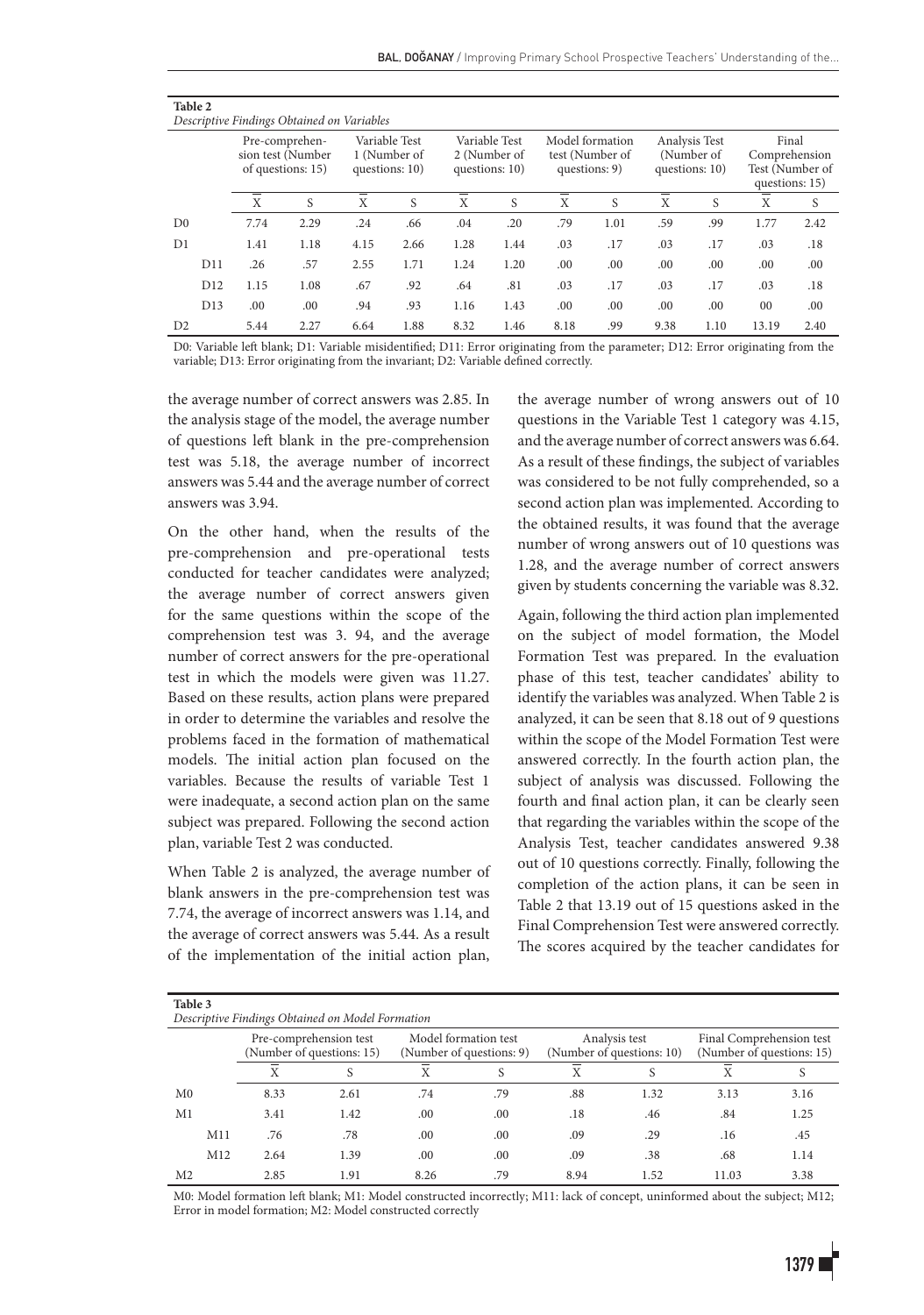**Table 4**

|                | Descriptive Findings Obtained on the Subject of Analysis |                                                           |      |                                        |            |      |                                               |                |                                           |                                             |            |
|----------------|----------------------------------------------------------|-----------------------------------------------------------|------|----------------------------------------|------------|------|-----------------------------------------------|----------------|-------------------------------------------|---------------------------------------------|------------|
|                |                                                          | Pre-comprehension<br>test<br>(Number of<br>questions: 15) |      | Pre-operational test<br>questions: 15) | (Number of |      | Analysis test<br>(Number of<br>questions: 10) | questions: 15) | Final comprehension<br>test<br>(Number of | Final Operational<br>test<br>questions: 15) | (Number of |
|                |                                                          | X                                                         | S    | X                                      | S          | X    | S                                             | X              | S                                         | X                                           | S          |
| C <sub>0</sub> |                                                          | 5.18                                                      | 2.84 | 1.00                                   | 1.56       | 1.12 | 1.27                                          | 3.19           | 2.74                                      | .00                                         | .00        |
| C <sub>1</sub> |                                                          | 5.44                                                      | 2.31 | 2.64                                   | 2.88       | .29  | .58                                           | 1.00           | 1.51                                      | 1.49                                        | 1.36       |
|                | C11                                                      | 1.29                                                      | 1.22 | .00                                    | .00        | .06  | .24                                           | .19            | .65                                       | .00                                         | .00        |
|                | C12                                                      | .32                                                       | .73  | 2.61                                   | 2.88       | .00  | .00                                           | .68            | 1.11                                      | 1.49                                        | 1.36       |
|                | C13                                                      | .50                                                       | .51  | .03                                    | .17        | .09  | .29                                           | .06            | .25                                       | .00                                         | .00        |
|                | C14                                                      | 3.32                                                      | 1.72 | .00                                    | .00        | .18  | .46                                           | .06            | .25                                       | .00                                         | .00        |
| C <sub>2</sub> |                                                          | 3.94                                                      | 2.33 | 11.27                                  | 4.49       | 8.59 | 1.37                                          | 10.81          | 2.99                                      | 13.51                                       | 1.36       |

Ç0: Solution left blank; Ç1: Error in the solution; Ç11: Single data used; Ç12 Calculation error; Ç13 Logic error; Ç14: Error originating from the model; Ç2: Right solution

the pre-comprehension, model formation, analysis and final comprehension tests regarding the subject of model formation are given in Table 3.

modeling carried out for teacher candidates after the action plans were completed are given in Table 5.

When Table 3 is analyzed, it can be seen that the average number of questions left blank was 8.33, the average number of wrong answers was 3.41, and the average number of correct answers was 2.85. It is also seen that 0.74 of 9 questions answered at the end of the third action plan implemented in the model formation category were left blank and 8.26 were answered correctly.

Scores acquired by the teacher candidates for the pre-comprehension, model formation, analysis and final comprehension tests regarding the subject of analysis are given in Table 4.

When Table 4 is analyzed, it can be seen that the average number of questions out of 15 in the precomprehension test which were left blank was 5.18, the average number of wrong answers was 5.44, and the average number of correct answers was 3.95. For the pre-operational test, it is seen that 1 of 15 questions was left blank, the average number of wrong answers was 2.64, and the average number of correct answers was 11.27. At the end of the fourth action plan for the analysis category, of the 10 questions asked, the average number of wrong answers was 1.12, and the average number of correct answers was 8.59. As a result of the final comprehension test, it can be clearly seen in Table 4 that out of 15 questions, the average number of questions left blank was 3.19, and the average number of correct answers was 10.81. In addition, it can also be seen that out of the 15 questions asked in the final operational test, 13.51 were answered correctly.

Scores related to the final comprehension and operational tests on the subject of mathematical **Table 5**

*Final Comprehension and Operational Test Findings Related to Mathematical Modeling* 

|                | Final comprehension<br>test (Number of<br>questions: 15) |      | Final operational test<br>(Number of questions:<br>15) |      |  |
|----------------|----------------------------------------------------------|------|--------------------------------------------------------|------|--|
|                | X<br>S                                                   |      | X                                                      | S    |  |
| D <sub>0</sub> | 1.77                                                     | 2.42 |                                                        |      |  |
| D1             | .03                                                      | .18  |                                                        |      |  |
| D2             | 13.19                                                    | 2.40 |                                                        |      |  |
| M <sub>0</sub> | 3.13                                                     | 3.16 |                                                        |      |  |
| M <sub>1</sub> | .84                                                      | 1.24 |                                                        |      |  |
| M <sub>2</sub> | 11.03                                                    | 3.38 |                                                        |      |  |
| C <sub>0</sub> | 3.19                                                     | 2.74 | .00                                                    | .00  |  |
| C <sub>1</sub> | 1.00                                                     | 1.51 | 1.49                                                   | 1.36 |  |
| Ç2             | 10.81                                                    | 2.99 | 13.51                                                  | 1.36 |  |

D0: Variable left blank; D1: Variable misidentified D2: Variable defined correctly; M0: Model formation left blank; M1: Model formation constructed incorrectly; M2: Model formation constructed correctly; Ç0: Solution left blank; Ç1: Wrong solution; Ç2: Right solution

When Table 5 is analyzed, it can be seen that just as with the final and preliminary comprehension tests, mathematical modeling was evaluated in three categories: variable, model formation and analysis. Accordingly, the average number of correct answers given to the 15 questions for the variable category of the final comprehension test was 13.19. The average number of correct answers given for the model formation category was 11.03. The average number of correct answers given for the model analysis stage was 10.81. Lastly, it can be clearly seen that 13.51 of the questions asked for the final operational test were answered correctly.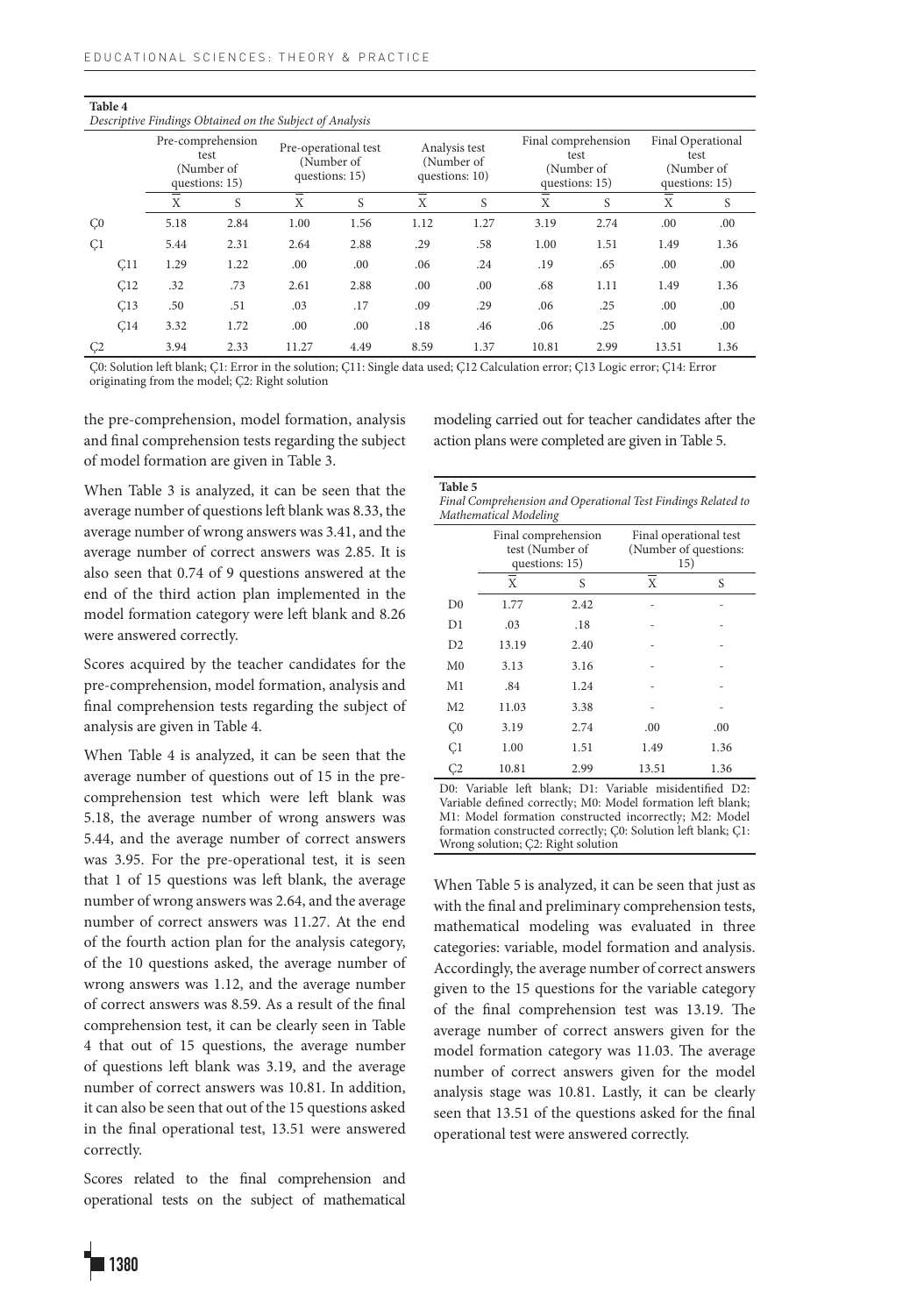#### **Discussion and Conclusion**

This study was carried out in order to determine the successfulness of concept and operation orientation of the primary school prospective teachers for mathematics modeling processes, and to reveal to what extent the activities conducted in the course of this process improved the understanding of modeling.

According to the findings from the precomprehension test, the average number of correct answers given to 15 questions in the test was 3.94, and the average number of correct answers given to 15 questions in the pre-operational test was 11.27. Accordingly, it can be said that students' success with mathematical modeling was quite lower than their operational success. In many researches that have been conducted (Çiltaş, 2011; English & Watters, 2004; Sicignano, 2011; Taşova & Delice, 2012; Uçar, 2011), it is pointed out that the conceptual knowledge of students is inadequate. In his research, Uçar (2011) pointed out that teacher candidates' perception of mathematical concepts on several subjects was inadequate and that their mathematical knowledge was incorrect. In his research, Çiltaş (2011) analyzed the mathematical modeling skills of primary school teacher candidates that were educated on the subject of series and sequences using the mathematical modeling method. As a result of his study, he found out that teacher candidates had difficulties learning the concepts related to series and sequences, and they were not able to create models regarding these concepts.

When the literature is analyzed, it can be seen that a student's success regarding their operational skills is much higher than their success regarding their understanding of the concepts, which is in parallel with the findings of this research (Çiltaş, 2011; Delice & Sevimli, 2010; English & Watters, 2004; Ghazali & Zakaria, 2011; Sicignano, 2011; Taşova & Delice, 2012; Tekin, 2008; Zakaria & Zaini, 2009). For instance, Ghazali and Zakaria (2011) analyzed the conceptual and operational knowledge of students regarding algebra, and they found out that the scores acquired by students from the operational test were very high. However, they acquired much lower scores in the comprehension test. Similarly, in his research in which he tried to reveal the conceptual and operational knowledge structure of students, Tekin (2008) reached the conclusion that students answered the majority of questions correctly which related to operational knowledge, yet they answered the majority of questions incorrectly which involved conceptual information. In his research, Sicignano (2011) reached the conclusion that even though the teachers had a learning environment in which the conceptual information and/or operational information was provided, they were not able to use a conceptual method for teaching. Moreover, Sicignano also found out that even though the teachers requested a teaching system in which they could implement conceptual and operational information together, the field information they had on this subject was not adequate. Again, in their research, Delice and Sevimli (2010) pointed out that the students could easily perform calculation operations, yet they had difficulty in providing conceptual information, which has a definitive role in the operational process.

There could be several reasons why a student's success with mathematical operations is much higher than their success with conceptual understanding: It can be said that this is the consequence of making math courses operationoriented and not performing enough studies in order to reveal their mathematical thought processes. Other reasons could be that the operational knowledge of the participating teacher candidates was at the forefront of the research, or that there is an absence of teaching concepts qualitatively in order to develop their mathematical efficiency during their undergraduate education. For this point, faculties that teach teachers have a most important responsibility. Accordingly, the concepts which are required to be learned by teachers during their undergraduate education are concepts suitable for students to understand the teaching process, and education programs should reconsider which subjects are useful.

Aside from that, the mathematics modeling stages of the students were evaluated in the research in three different stages: variable determination, model formation and analysis of the model created. On average, in the preliminary test which was composed of 15 questions, it was found that during the variable determination stage, students answered 5.44 questions correctly, during the model formation stage, they answered 2.85 questions correctly, and in the analysis stage, they answered 3.94 questions correctly. In this test, which was conducted without giving any information about the modeling, it was observed that the majority of students were not able to create mathematical modeling. This result is similar to the results of other researches carried out on mathematical modeling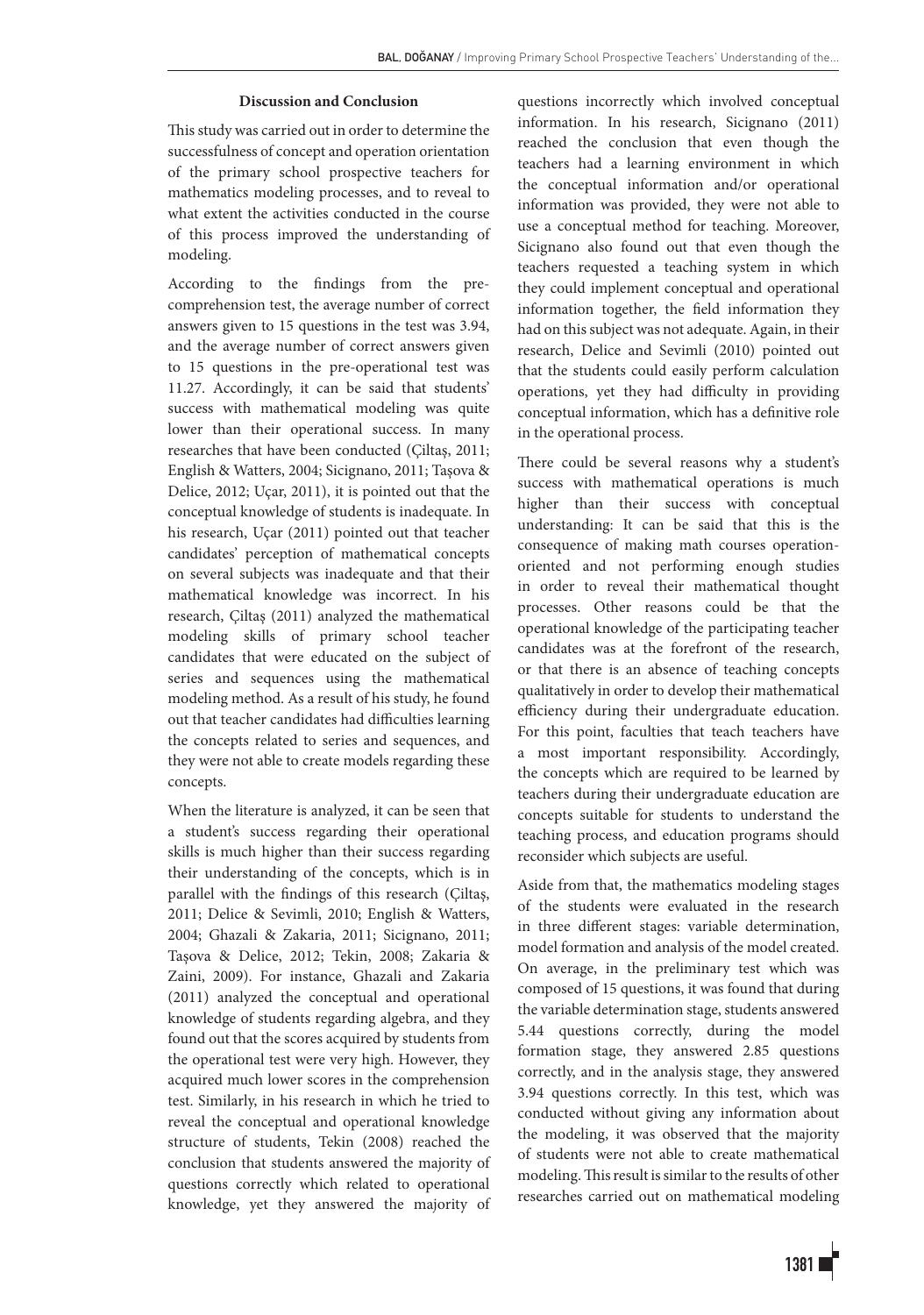(Bukova-Güzel & Uğurel, 2010; Çiltaş, 2011; Dowlath, 2008; Eraslan, 2011; Ikeda & Stephens, 2010; Kertil, 2008; Keskin, 2008; Sağırlı, 2010). For instance, in Eraslan's study (2011), he analyzed the activities of model formation and primary school math teacher candidates' views about the effects of these activities' on mathematics teaching. In this research, it was discovered that if activities in the mathematical modeling process included concepts different from what the teacher candidates were accustomed to, they faced uncertainties in their analysis processes.

Finally, in the research, it was observed that the activities which were performed to develop the students' knowledge about mathematical modeling did improve the modeling comprehension in a positive direction. In literature, it can be seen that similar results were obtained from the researches carried out on this subject (Ärlebäck, 2009; Bukuva-Güzel, 2011; Çiltaş, 2011; Doruk & Umay, 2011; English, 2006; English & Watters, 2004; Eraslan, 2011; Ikeda & Stephens, 2010; Keskin, 2008; Lingefjard, 2002; Mousoulides et al., 2008; Sağırlı, 2010; Schwarz & Kaiser, 2007; Zbiek & Conner, 2006). Within this context, Bukuva-Güzel (2011) in their research analyzed the modeling problems and solution phases at the end of the semester as prepared by a group of students who had taken a mathematical modeling course,. As a result of the research, Bukuva-Güzel realized that the problems created by students were related to daily life and were intriguing. This made the modeling process more understandable and also allowed it to be simplified. As a result of the implementation of the experimental education program, Ikeda and Stephens (2010) also reached the conclusion that knowledge of students regarding modeling has made positive progress.

When the relevant literature is analyzed, researches that did not show similarity with these findings were also encountered (Dowlath, 2008; Frejd, 2012; Sağırlı, 2010). For instance, Dowlath, (2008) analyzed the different strategies and mathematical modeling processes used by teacher candidates in South Africa in order to resolve their real life problems. As a result of carrying out the experimental study, it was seen that teacher candidates' skills for resolving real life problems were inadequate, and they were not able to create mathematical modeling. In his study, Frejd (2012) analyzed the views of eighteen teachers regarding the implementation processes of modeling activities in the classroom. As a result of the research, he reached the conclusion that teachers were not able to associate mathematical modeling activities with their courses. Frejd points out that this might be due to the teachers' lack of experience with mathematical modeling, the absence of adequate information or ideas on this subject, or because they did not receive any such education in their undergraduate study.

Based on the findings mentioned above, it is seen that the success of participant primary school prospective teachers with regard to mathematical comprehension and modeling, was increased by means of the activities carried out during the mathematical modeling process, and that the education provided during this process was also effective. Within this context, it can be clearly understood that it is especially important for primary school teacher candidates to gain experience with the mathematical modeling process in order to understand the mathematical concepts and to create modeling. Accordingly, the concept of mathematical modeling might be utilized in basic mathematics or math lessons, and a course regarding mathematical modeling might also be included within the education programs. In addition, in-service education that would bring information and skills regarding modeling by means of different applications and projects might also provided for the class teachers. Aside from this, it is obvious that concentrating on mathematical thinking instead of operation skills in mathematics education should be required beginning from the first year of a mathematical teacher's education.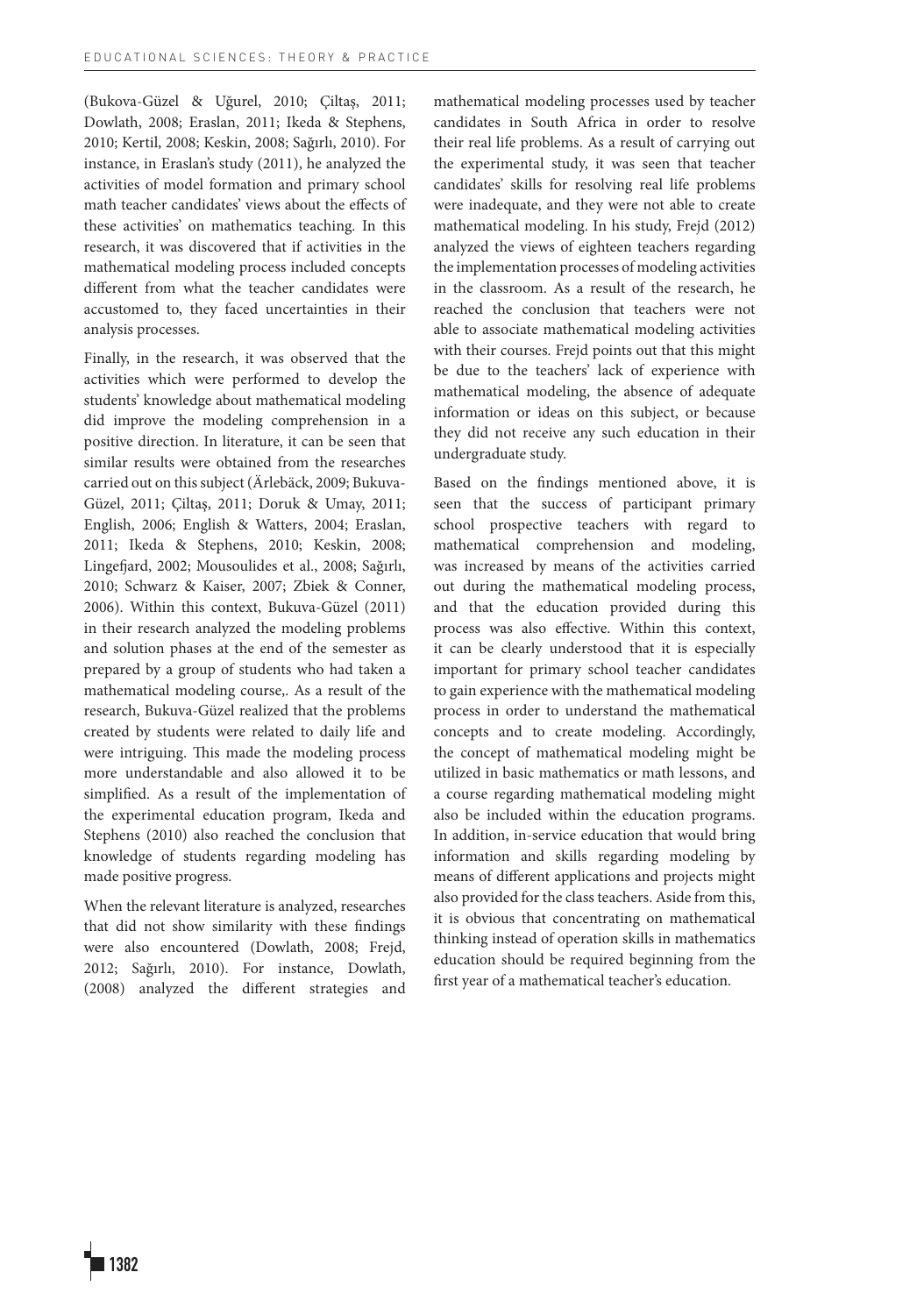#### **References/Kaynakça**

Anagün, Ş. S. ve Yaşar, Ş. (2009). İlköğretim beşinci sınıf fen ve teknoloji dersinde bilimsel süreç becerilerinin geliştirilmesi. *Elementary Education Online*, *8*(3), 843-865.

Ärlebäck, J. B. (2009). *Mathematical modelling in upper secondary mathematics education in Sweden: A curricula and design study.* Linköping, Sweden: Department of Mathematics, Linköping University.

Berry, J., & Nyman, M. A. (1998). Introducing mathematical modelling skills to students and the use of posters in assessment. *PRIMUS: Problems, Resources, and Issues in Mathematics*, *8*(2), 103-115*.*

Blomhøj, M., & Kjeldsen, T. H. (2006). Teaching mathematical modelling through project work. *ZDM*, *38*(2), 163-177.

Blum, W., & Ferri, R. B. (2009). Mathematical modeling: Can it be taught and learnt? *Journal of Mathematical Modeling and Applications, 1*(1), 45-58.

Blum, W., & Niss, M. (1991). Applied mathematical problem solving, modelling, applications, and links to other subjects. *Educational Studies in Mathematics*, *22*, 37-68.

Budinsk, N. (2010). *The positive aspects of modeling process in teaching mathematics*. Retrieved from http://www. time2010.uma.es/Proceedings/Papers/A006\_Paper.pdf

Bukova-Güzel, E. (2011). An examination of pre-service mathematics teachers' approaches to construct and solve mathematical modelling problems. *Teaching Mathematics and Its Applications*, *30*, 19-36. doi:10.1093/teamat/hrq015.

Bukova-Güzel, E. ve Uğurel, I. (2010). Matematik öğretmen adaylarının analiz dersi akademik başarıları ile matematiksel modelleme yaklaşımları arasındaki ilişki. *Ondokuz Mayıs Üniversitesi Eğitim Fakültesi Dergisi, 29*(1), 69-90.

Caldeira, A. D. (2009). Mathematical modeling and environmental education. In M. Blomhoj, S. Carreira, *Mathematical applications and modelling in the teaching and learning of mathematics* (pp. 145-157)*.* Proceedings from Topic Study Group 21 at the 11th International Congress on Mathematical education, Mexico.

Cheng, A. K. (2001). Teaching mathematical modelling in Singapore schools. *The Mathematics Educator*, *6*(1). Retrieved from http://math.nie.edu.sg/kcang/TME\_paper/ teachmod.html

Cohen, L., & Manion, L. (1994). *Research methods in education* (4th ed.). London: Routledge.

Cramer, K. (2003). Using translation model and for curriculum development and classroom instruction. In R. Lesh & H. M. Doerr (Eds.), *Beyond constructivism: Models and modeling perspectives on mathematics problem solving, learning, and teaching* (pp. 449-465). Mahwah, NJ: Lawrence Erlbaum Associates, Inc.

Creswell, J. W. (2008). *Educational research planning, conducting, and evaluating qualitative and inquiry and research* (3rd ed.). New Jersey: Pearson International Edition.

Csikos, C., Szitanyi, J., & Kelemen, R. (2011). The effects of using drawings in developing young children's mathematical word problem solving: A design experiment with third-grade Hungarian students. *Educ Stud Math*, *81*, 47-65. doi:10.1007/s10649-011-9360-z

Çiltaş, A. (2011). *Dizi ve seriler konusunun matematiksel modelleme yoluyla öğretiminin ilköğretim matematik öğretmeni adaylarının öğrenme ve modelleme becerileri üzerine etkisi* (Doktora tezi, Atatürk Üniversitesi, Eğitim Bilimleri Enstitüsü, Erzurum). http://tez2.yok.gov.tr/ adresinden edinilmiştir.

Çiltaş, A. ve Işık A. (2013). Matematiksel modelleme yoluyla öğretimin ilköğretim matematik öğretmeni adaylarının modelleme becerileri üzerine etkisi. *Kuram ve Uygulamada Eğitim Bilimleri*, *13*, 1177-1194.

Delice, A. ve Sevimli, E. (2010). Matematik öğretmeni adaylarının belirli integral konusunda kullanılan temsiller ile işlemsel ve kavramsal. *Gaziantep Üniversitesi Sosyal Bilimler Dergisi, 9*(3), 581-605.

Doerr, H., & English, L. D. (2003). A modeling perspective on students' mathematical reasoning about data. *Journal for Research in Mathematics Education, 34*(2), 110-136.

Doruk, B. K. (2010). *Matematiği günlük yaşama transfer etmede matematiksel modellemenin etkisi* (Doktora tezi, Hacettepe Üniversitesi, Sosyal Bilimler Enstitüsü, Ankara). http://tez2.yok.gov.tr/ adresinden edinilmiştir.

Doruk, B. K. ve Umay, A. (2011). Matematiği günlük yaşama transfer etmede matematiksel modellemenin etkisi. *Hacettepe Üniversitesi Eğitim Fakültesi Dergisi*, *41*, 124-135.

Dowlath, E. (2008). *Exploring pre-service mathematics teachers' knowledge and use of mathematical modelling as a strategy for solving real-world problems* (Unpublished master thesis, University of KwaZulu-Natal).

Doyle, K. M. (2006). Creating mathematical models with structure. In J. Novotna, H. Moraova, M. Kratka, & N. Stehlikova (Eds.), *Proceedings 30th Annual Meeting of the International Group for the Psychology of Mathematics Education, PME30 2* (pp. 457-464). Prague, Czech Republic.

Ekiz, D. (2003)*. Eğitimde araştırma yöntem ve metodlarına giriş*. Ankara: Anı Yayıncılık.

English, L. D. (2006). Mathematical modeling in the primary school: Children's construction of a consumer guide. *Educational Studies in Mathematics, 63*, 303-323. doi: 10.1007/s10649-005-9013-1

English, L. D., & Watters, J. (2004). Mathematical modelling with young children. *28th Conference of the International Group for the Psychology of Mathematics Education, 2,* 335-342.

Eraslan, A. (2011). İlköğretim matematik öğretmen adaylarının model oluşturma etkinlikleri ve bunların matematik öğrenimine etkisi hakkındaki görüşleri. *Elementary Education Online*, *10*(1), 364-377.

Eric, C. C. M. (2009). Mathematical modelling as problem solving for children in the Singapore mathematics classrooms. *Journal of Science and Mathematics Education in Southeast Asia*, *32*(1), 36-61.

Ferreira, L. H. D., & Jacobini, O. R. (2009). *Mathematical modelling: From classroom to the real world*. Retrieved from tsg.icme11.org/document/get/451.

Ferri, R. B., & Blum, W. (2009, January-February). Mathematical modelling in teacher education – experiences from a modelling seminar. In *Proceedings of CERME 6.* Lyon, France. Retrieved from www.inrp.fr/ editions/cerme6

Frejd, P. (2012). Teachers' conceptions of mathematical modelling at Swedish upper secondary school. *Journal of Mathematical Modelling and Application*, *1*(5), 17-40.

Gay, L. R. (1987). *Educational research competencies for analysis and application* (3th ed.). Columbus: Merrill Publishing Company.

Ghazali, N. H. C., & Zakaria, E. (2011). Students' procedural and conceptual understanding of mathematics*. Australian Journal of Basic and Applied Sciences*, *5*(7), 684-691.

Güneş, B., Gülçiçek, Ç. ve Bağcı, N. (2004). Eğitim fakültelerindeki fen ve matematik öğretim elemanlarının model ve modelleme hakkındaki görüşlerinin incelenmesi. *Türk Fen Eğitimi Dergisi*, *1*(1). 36-48. http://w3.gazi. edu.tr/~bgunes/makaleler/ulusal/ulusal\_2004\_3.pdf adresinden edinilmiştir.

Ikeda, T., & Stephens, M. (2010). Three teaching principles for fostering students' thinking about modelling: An experimental teaching program for 9<sup>th</sup> grade students in<br>Japan*. Journal of Mathematical Modelling and Application*, *1*(2), 49-59.